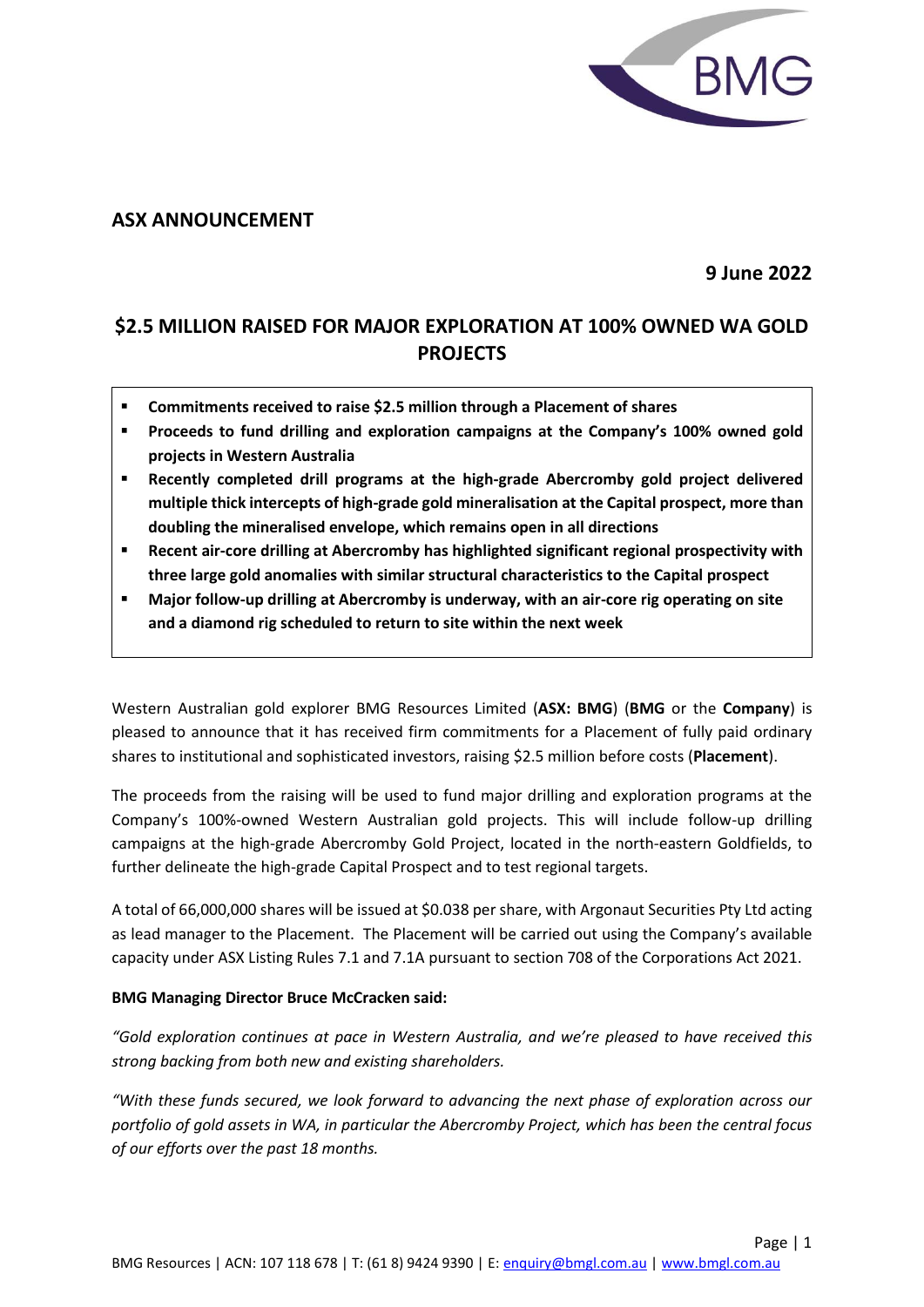

*"On behalf of the Board, I'd like to thank our investors for their continued support in BMG, and we look forward to delivering more exciting results throughout 2022."*

The next phase of drilling at Abercromby is underway with 4,000m of diamond drilling focused on resource step-outs, extension holes and infill drilling at the Capital Prospect, while 7,500m of air-core drilling is focused on testing key regional targets. The air-core rig is operating on site and the diamond rig is scheduled to arrive within the next week.

BMG's drilling at Abercromby has delivered exceptional results that confirm high-grade gold mineralisation across broad zones, with mineralisation in these gold zones interpreted to be open in all directions with potential for further extensions along strike and at depth.

For further details of the most recent diamond drilling and air-core drilling results at Abercromby, see our ASX Releases dated 26 April 2022 *"Assays Confirm Significant Extensions of High-Grade Gold at Abercromby"* and 2 May 2022 *"Air-core Highlights Significant Regional Gold Potential at Abercromby*.

### **Successful Capital Raising**

Strong investor support for the capital raising demonstrates investor recognition for the quality of BMG's gold projects and the potential value creation of upcoming drill and exploration programs. The issue price of \$0.038 represents a 15% discount to the 15-day VWAP of \$0.0447 and a 15% discount to the 5-day VWAP of \$0.0447.

The Placement will be made through the issue of 34,000,835 Placement shares under BMG's existing LR7.1 placement capacity and 31,999,165 Placement shares under BMG's LR7.1A placement capacity.

New shares will rank equally with existing BMG shares.

The lead manager will be granted 6,187,500 options exercisable at \$0.075 each and expiring 30 June 2024, as part of their fees for their services in respect of the Placement.

#### **Timetable**

The indicative timetable for the Placement is set out below:

| Event                                                             | Date*                  |
|-------------------------------------------------------------------|------------------------|
| Capital raising announced and BMG shares resume trading on<br>ASX | Thursday, 9 June 2022  |
| Settlement and issue of new Shares                                | Thursday, 16 June 2022 |

\*The dates in the timetable above are indicative only and are subject to possible change without notice.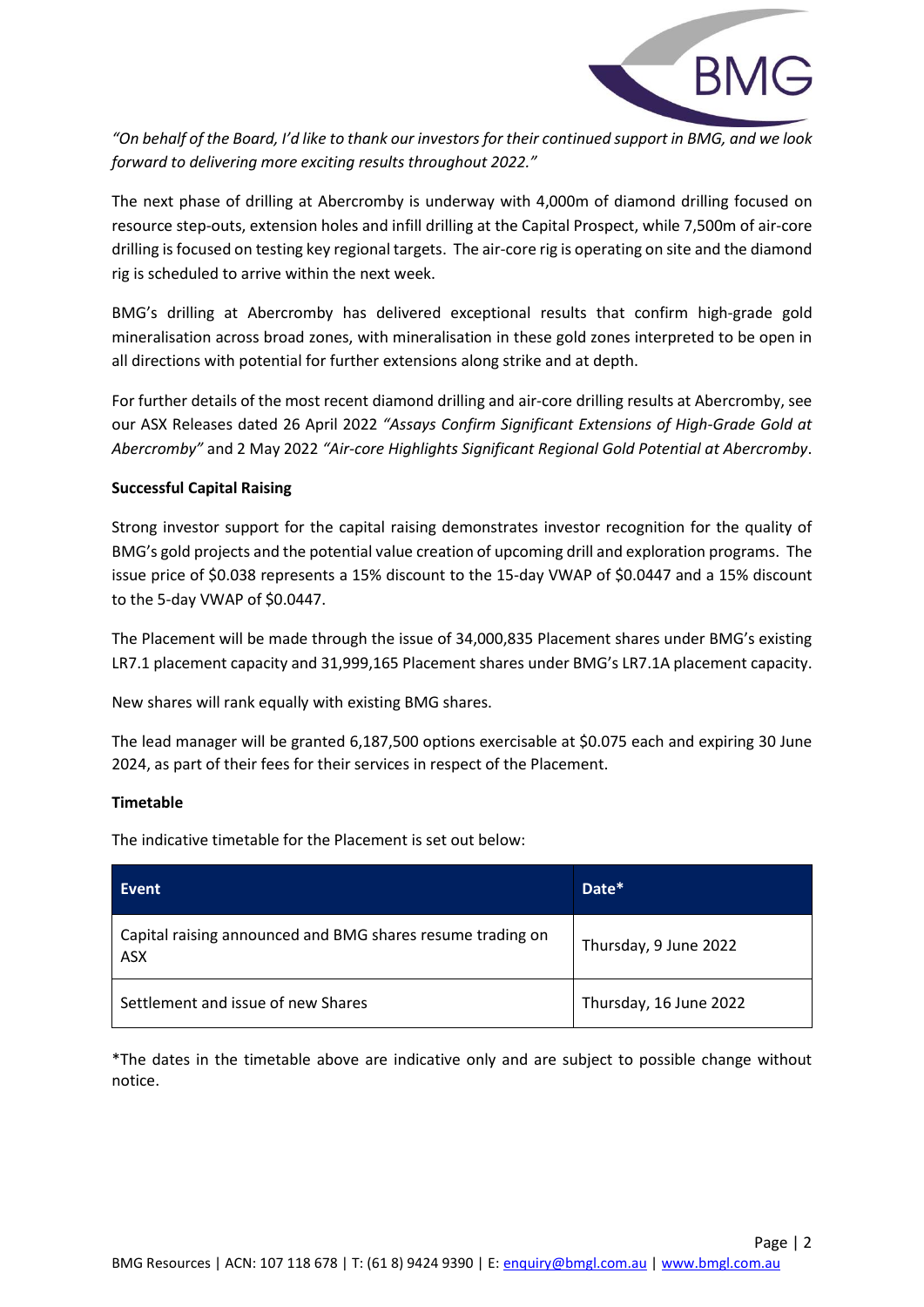

This announcement has been authorised for release by Bruce McCracken, Managing Director of BMG Resources Limited.

**\*\*\*ENDS\*\*\***

### **For further information, please contact:**

**Bruce McCracken** Managing Director BMG Resources Limited Phone: +61 8 9424 9390 Email: [enquiry@bmgl.com.au](mailto:enquiry@bmgl.com.au)

**Fraser Beattie** Media and investor relations Cannings Purple Phone: **+**61 421 505 557 Email: [fbeattie@canningspurple.com.au](mailto:fbeattie@canningspurple.com.au)